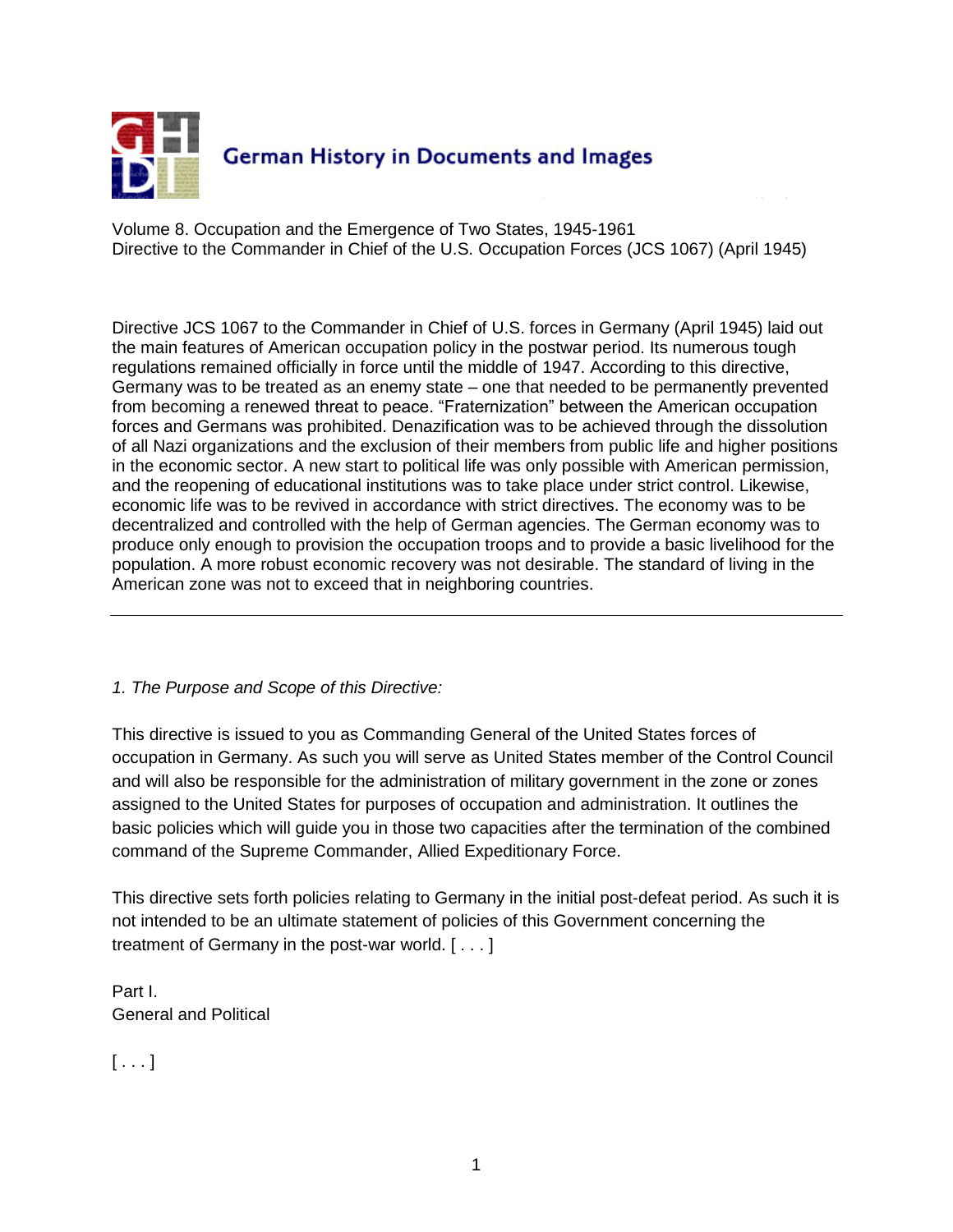#### *4*. *Basic Objectives of Military Government in Germany:*

*a*. It should be brought home to the Germans that Germany's ruthless warfare and the fanatical Nazi resistance have destroyed the German economy and made chaos and suffering inevitable and that the Germans cannot escape responsibility for what they have brought upon themselves.

*b*. Germany will not be occupied for the purpose of liberation but as a defeated enemy nation. Your aim is not oppression but to occupy Germany for the purpose of realizing certain important Allied objectives. In the conduct of your occupation and administration you should be just but firm and aloof. You will strongly discourage fraternization with the German officials and population.

*c*. The principal Allied objective is to prevent Germany from ever again becoming a threat to the peace of the world. Essential steps in the accomplishment of this objective are the elimination of Nazism and militarism in all their forms, the immediate apprehension of war criminals for punishment, the industrial disarmament and demilitarization of Germany, with continuing control over Germany's capacity to make war, and the preparation for an eventual reconstruction of German political life on a democratic basis.

*d*. Other Allied objectives are to enforce the program of reparations and restitution, to provide relief for the benefit of countries devastated by Nazi aggression, and to ensure that prisoners of war and displaced persons of the United Nations are cared for and repatriated.

#### *5. Economic Controls:*

*a*. As a member of the Control Council and as zone commander, you will be guided by the principle that controls upon the German economy may be imposed to the extent that such controls may be necessary to achieve the objectives enumerated in paragraph 4 above and also as they may be essential to protect the safety and meet the needs of the occupying forces and assure the production and maintenance of goods and services required to prevent starvation or such disease and unrest as would endanger these forces. No action will be taken in execution of the reparations program or otherwise which would tend to support basic living conditions in Germany or in your zone on a higher level than that existing in any one of the neighboring United Nations.

*b*. In the imposition and maintenance of such controls as may be prescribed by you or the Control Council, German authorities will to the fullest extent practicable be ordered to proclaim and assume administration of such controls. Thus it should be brought home to the German people that the responsibility for the administration of such controls and for any breakdowns in those controls will rest with themselves and German authorities.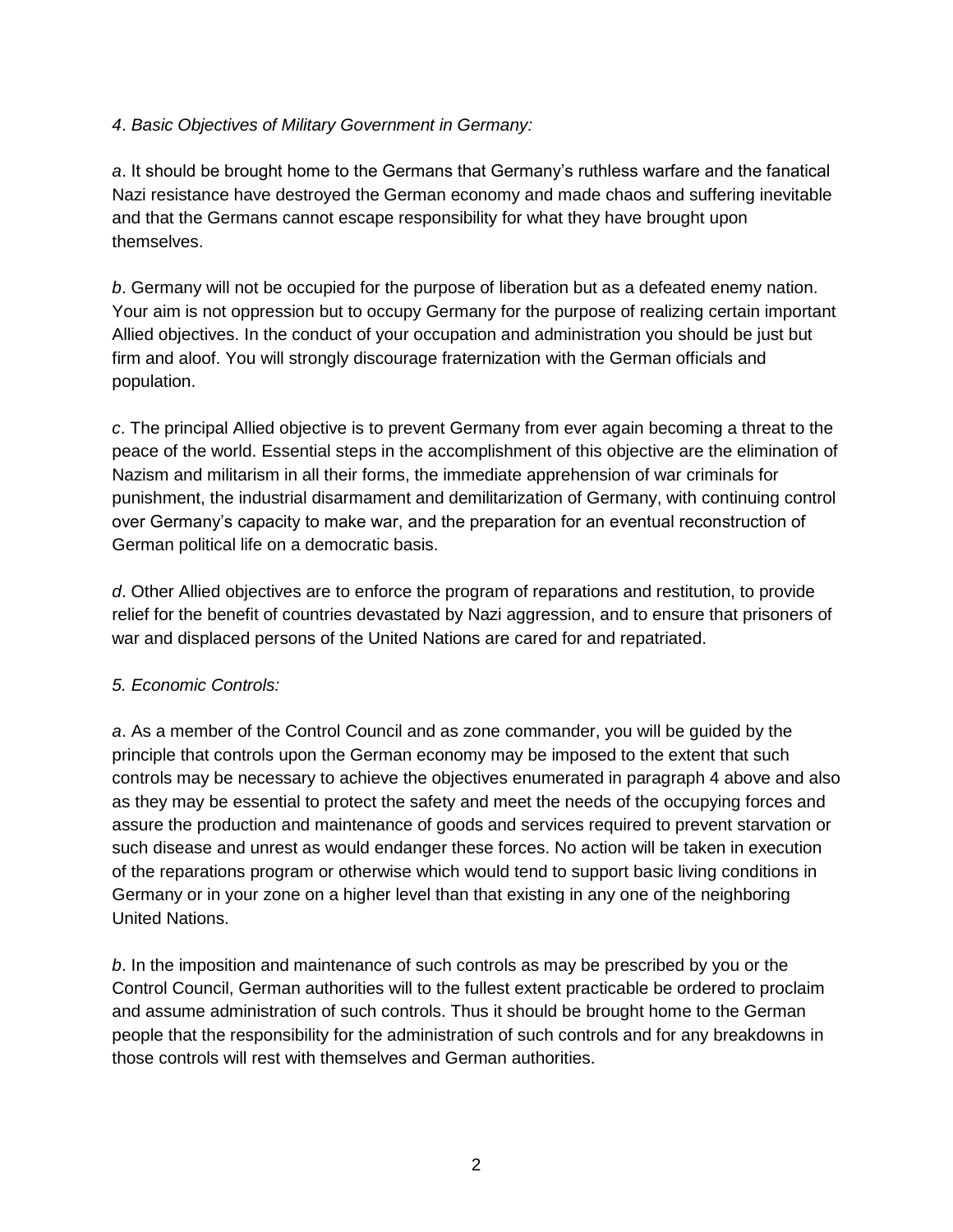### *6. Denazification:*

*a*. A Proclamation dissolving the Nazi Party, its formations, affiliated associations and supervised organizations, and all Nazi public institutions which were set up as instruments of Party domination, and prohibiting their revival in any form, should be promulgated by the Control Council. You will assure the prompt effectuation of that policy in your zone and will make every effort to prevent the reconstitution of any such organization in underground, disguised or secret form. Responsibility for continuing desirable non-political social services of dissolved Party organizations may be transferred by the Control Council to appropriate central agencies and by you to appropriate local agencies.

## $[\ldots]$

*c.* All members of the Nazi party who have been more than nominal participants in its activities, all active supporters of Nazism or militarism and all other persons hostile to Allied purposes will be removed and excluded from public office and from positions of importance in quasi-public and private enterprises such as (1) civic, economic and labor organizations, (2) corporations and other organizations in which the German government or subdivisions have a major financial interest, (3) industry, commerce, agriculture, and finance, (4) education, and (5) the press, publishing houses and other agencies disseminating news and propaganda. Persons are to be treated as more than nominal participants in Party activities and as active supporters of Nazism or militarism when they have (1) held office or otherwise been active at any level from local to national in the party and its subordinate organizations, or in organizations which further militaristic doctrines, (2) authorized or participated affirmatively in any Nazi crimes, racial persecutions or discriminations, (3) been avowed believers in Nazism or racial and militaristic creeds, or (4) voluntarily given substantial moral or material support or political assistance of any kind to the Nazi Party or Nazi officials and leaders. No such persons shall be retained in any of the categories of employment listed above because of administrative necessity, convenience or expediency.

 $[...]$ 

#### *7. Demilitarization:*

*a*. In your zone you will assure that all units of the German armed forces, including paramilitary organizations, are dissolved as such, and that their personnel are promptly disarmed and controlled. Prior to their final disposition, you will arrest and hold all military personnel who are included under the provisions of paragraph 8.

 $[\ldots]$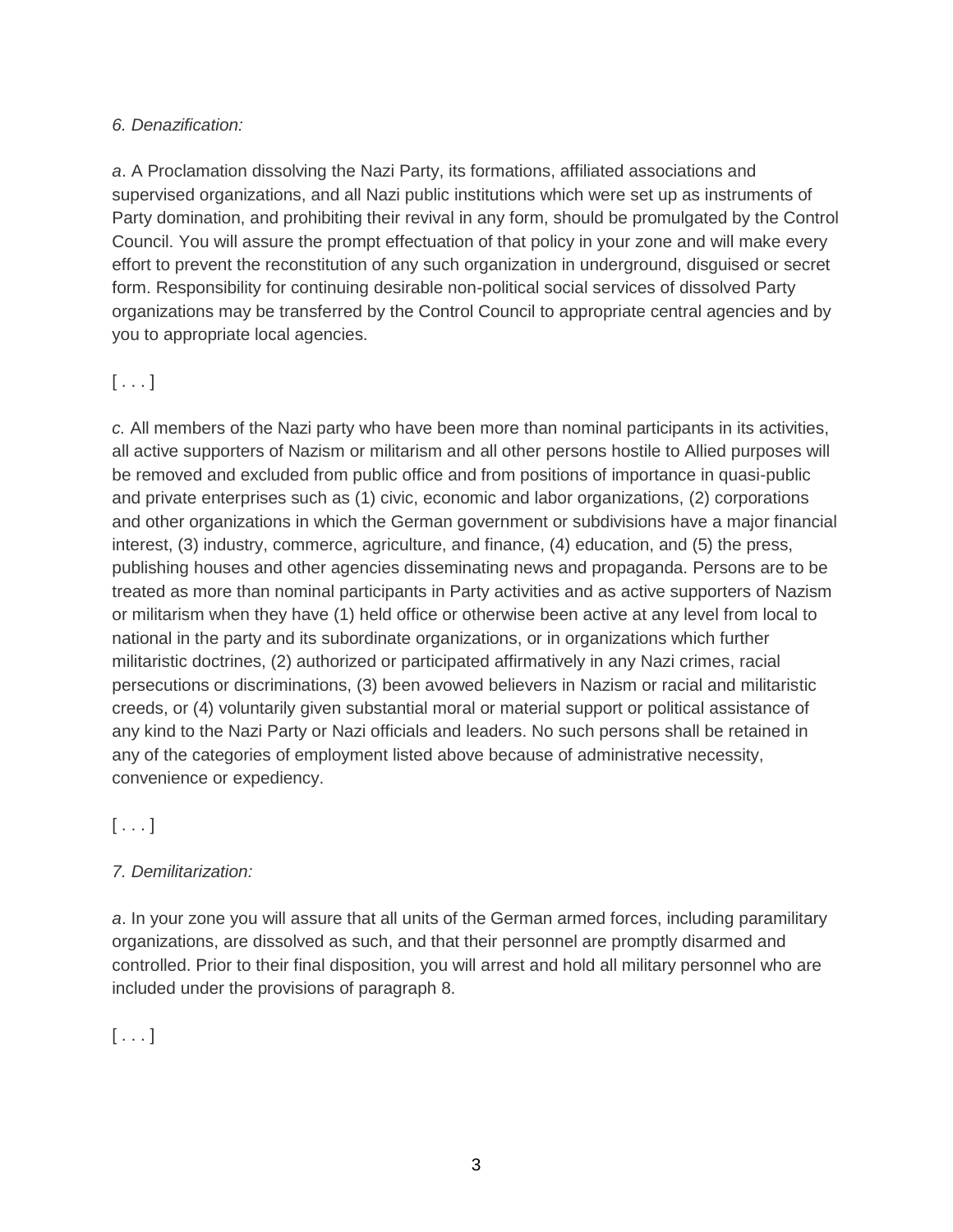### *8. Suspected War Criminals and Security Arrests:*

*a.* You will search out, arrest, and hold, pending receipt by you of further instructions as to their disposition, Adolf Hitler, his chief Nazi associates, other war criminals and all persons who have participated in planning or carrying out Nazi enterprises involving or resulting in atrocities or war crimes.

 $[ . . . ]$ 

*9. Political Activities:*

*a*. No political activities of any kind shall be countenanced unless authorized by you. You will assure that your military government does not become committed to any political group.

*b*. You will prohibit the propagation in any form of Nazi, militaristic or pan-German doctrines.

*c*. No German parades, military or political, civilian or sports, shall be permitted by you.

*d*. To the extent that military interests are not prejudiced and subject to the provisions of the three preceding subparagraphs and of paragraph 10, freedom of speech, press and religious worship will be permitted. Consistent with military necessity, all religious institutions will be respected.

 $[ . . . ]$ 

## *14. Education:*

*a*. All educational institutions within your zone except those previously re-established by Allied authority will be closed. The closure of Nazi educational institutions such as Adolf Hitler Schulen, Napolas and Ordensburgen, and of Nazi organizations within other educational institutions will be permanent.

*b*. A coordinated system of control over German education and an affirmative program of reorientation will be established designed completely to eliminate Nazi and militaristic doctrines and to encourage the development of democratic ideas.

*c*. You will permit the reopening of elementary (*Volksschulen*), middle (*Mittelschulen*) and vocational (*Berufsschulen*) schools at the earliest possible date after Nazi personnel has been eliminated. Textbooks and curricula which are not free of Nazi and militaristic doctrine shall not be used. The Control Council should devise programs looking toward the reopening of secondary schools, universities and other institutions of higher learning. After Nazi features and personnel have been eliminated and pending the formulation of such programs by the Control Council, you may formulate and put into effect an interim program within your zone and in any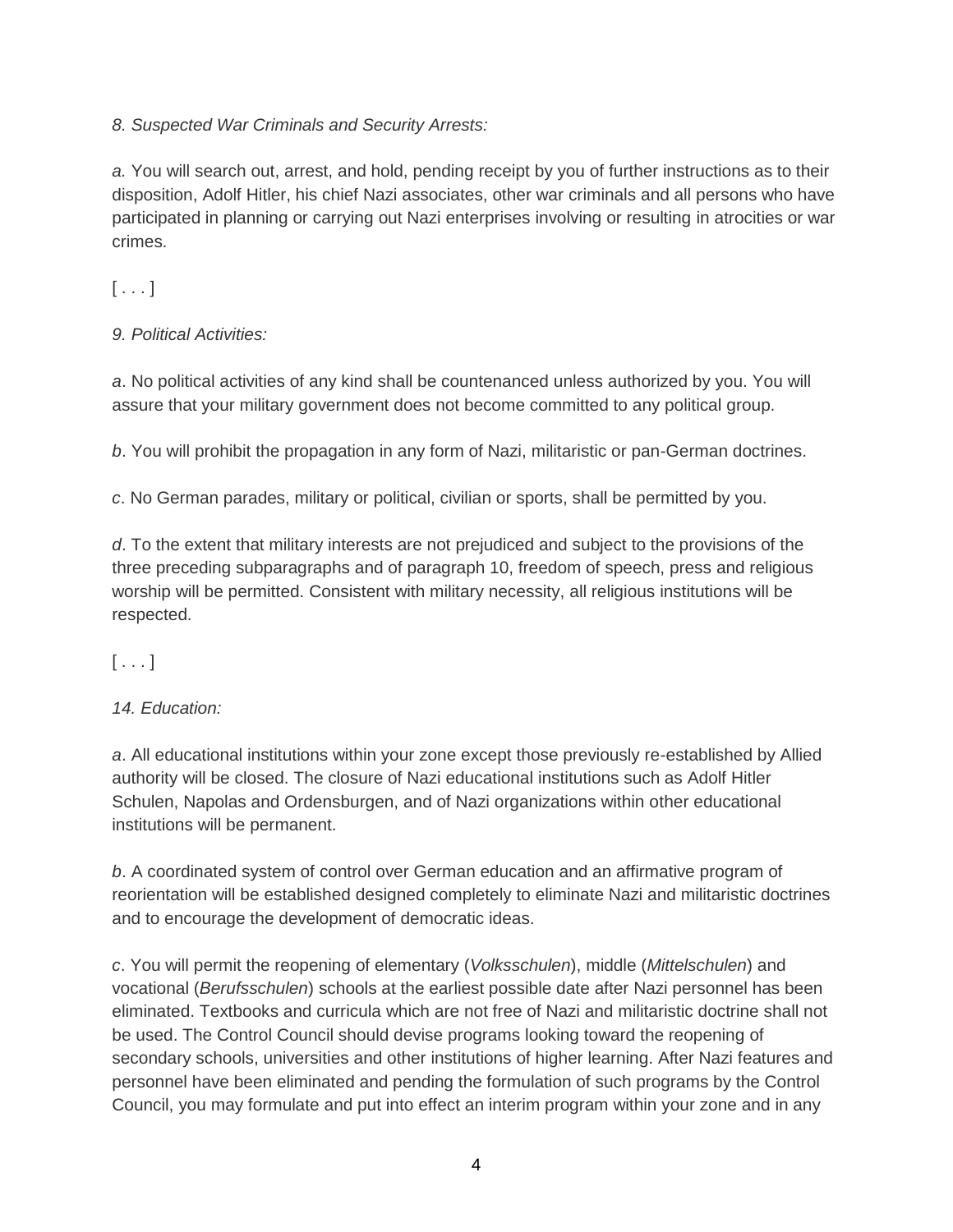case may permit the reopening of such institutions and departments which offer training which you consider immediately essential or useful in the administration of military government and the purposes of the occupation.

 $[ \ldots ]$ 

PART II Economic

### *General Objectives and Methods of Control*

16. You will assure that the German economy is administered and controlled in such a way as to accomplish the basic objectives set forth in paragraphs 4 and 5 of this Directive. Economic controls will be imposed only to the extent necessary to accomplish these objectives, provided that you will impose controls to the full extent necessary to achieve the industrial disarmament of Germany. Except as may be necessary to carry out these objectives, you will take no steps (*a*) looking toward the economic rehabilitation of Germany, or (*b*) designed to maintain or strengthen the German economy.

17. To the maximum extent possible without jeopardizing the successful execution of measures required to implement the objectives outlined in paragraphs 4 and 5 of this directive you will use German authorities and agencies and subject them to such supervision and punishment for non-compliance as is necessary to ensure that they carry out their tasks.

For this purpose you will give appropriate authority to any German agencies and administrative services you consider essential; provided, however, that you will at all times adhere strictly to the provisions of this directive regarding denazification and dissolution or elimination of Nazi organizations, institutions, principles, features, and practices.

To the extent necessary you will establish administrative machinery, not dependent upon German authorities and agencies, to execute or assure the execution of the provisions of paragraphs 19, 20, 30, 31, 32, 39 and 40 and any other measures necessary to an accomplishment of your industrial disarmament objectives.

18. In order to decentralize the structure and administration of the German economy to the maximum possible extent, you will

*a*. ensure that the action required to maintain or restore essential public utilities and industrial and agricultural activities is taken as far as possible on a local and regional basis;

*b*. on no account propose or approve in the Control Council the establishment of centralized administration of controls over the German economy except where such centralization of administration is clearly essential to the fulfilment of the objectives listed in paragraphs 4 and 5 of this directive. Decentralization in administration should not be permitted to interfere with